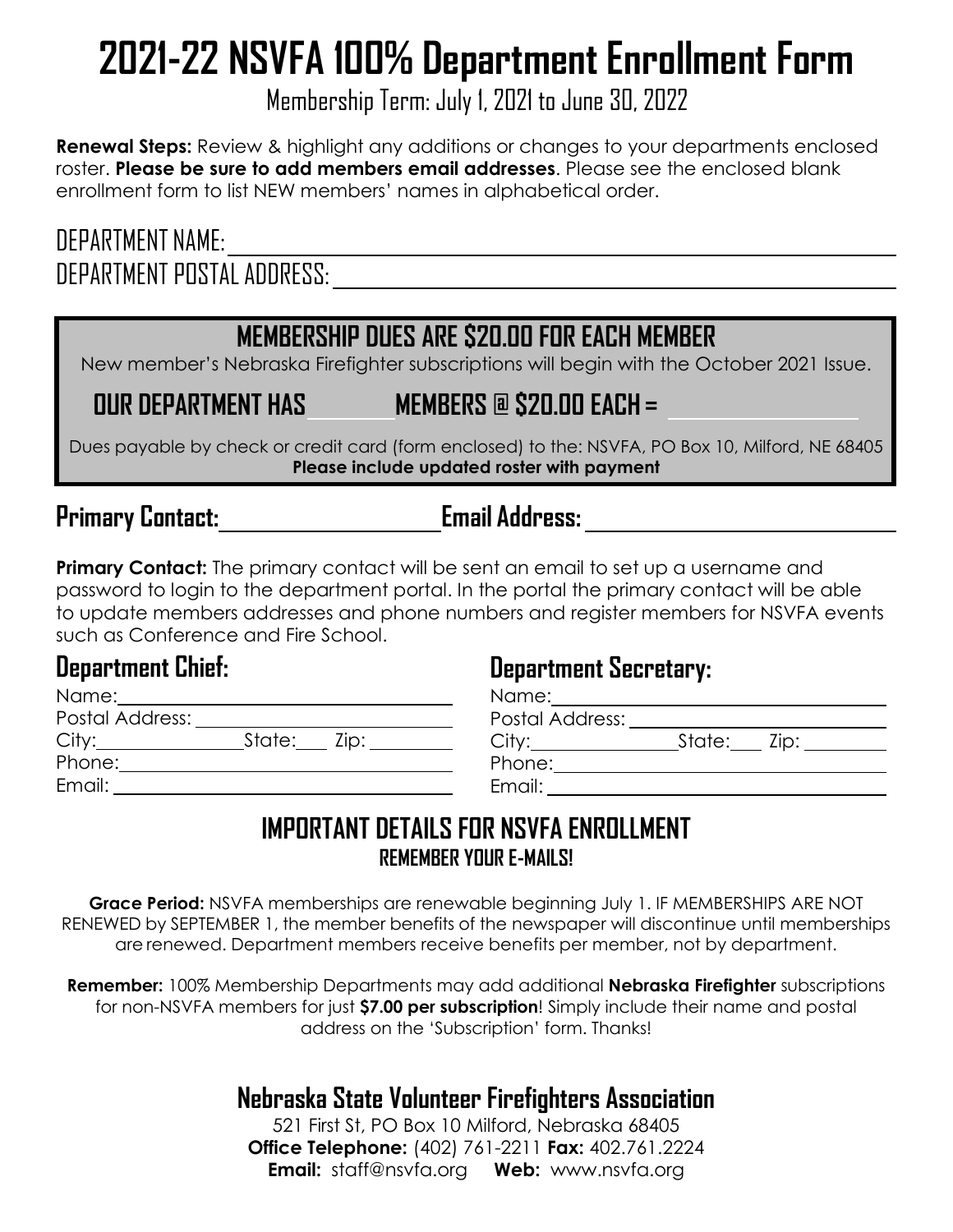## **New NSVFA Memberships**

Fire Department

#### **PLEASE PRINT NEW MEMBER INFORMATION BELOW:**

| Phone: <u>example and the set of the set of the set of the set of the set of the set of the set of the set of the set of the set of the set of the set of the set of the set of the set of the set of the set of the set of the </u> |  |  |
|--------------------------------------------------------------------------------------------------------------------------------------------------------------------------------------------------------------------------------------|--|--|
|                                                                                                                                                                                                                                      |  |  |
|                                                                                                                                                                                                                                      |  |  |
|                                                                                                                                                                                                                                      |  |  |
|                                                                                                                                                                                                                                      |  |  |
| Name: Name and the second contract of the second contract of the second contract of the second contract of the second contract of the second contract of the second contract of the second contract of the second contract of        |  |  |
|                                                                                                                                                                                                                                      |  |  |
|                                                                                                                                                                                                                                      |  |  |
|                                                                                                                                                                                                                                      |  |  |
|                                                                                                                                                                                                                                      |  |  |
|                                                                                                                                                                                                                                      |  |  |
|                                                                                                                                                                                                                                      |  |  |
|                                                                                                                                                                                                                                      |  |  |
|                                                                                                                                                                                                                                      |  |  |
|                                                                                                                                                                                                                                      |  |  |
|                                                                                                                                                                                                                                      |  |  |
|                                                                                                                                                                                                                                      |  |  |

You are welcome to copy this page for additional members & mail with your application to the address below with check or credit card payment:

> **Nebraska State Volunteer Firefighters Association** 521 First St, PO Box 10 Milford, Nebraska 68405 **Office Telephone:** (402) 761-2211 **Fax:** 402.761.2224 **Email:** [staff@nsvfa.org](mailto:staff@nsvfa.org) **Web:** [www.nsvfa.org](http://www.nsvfa.org/the-nebraska-firefighter)